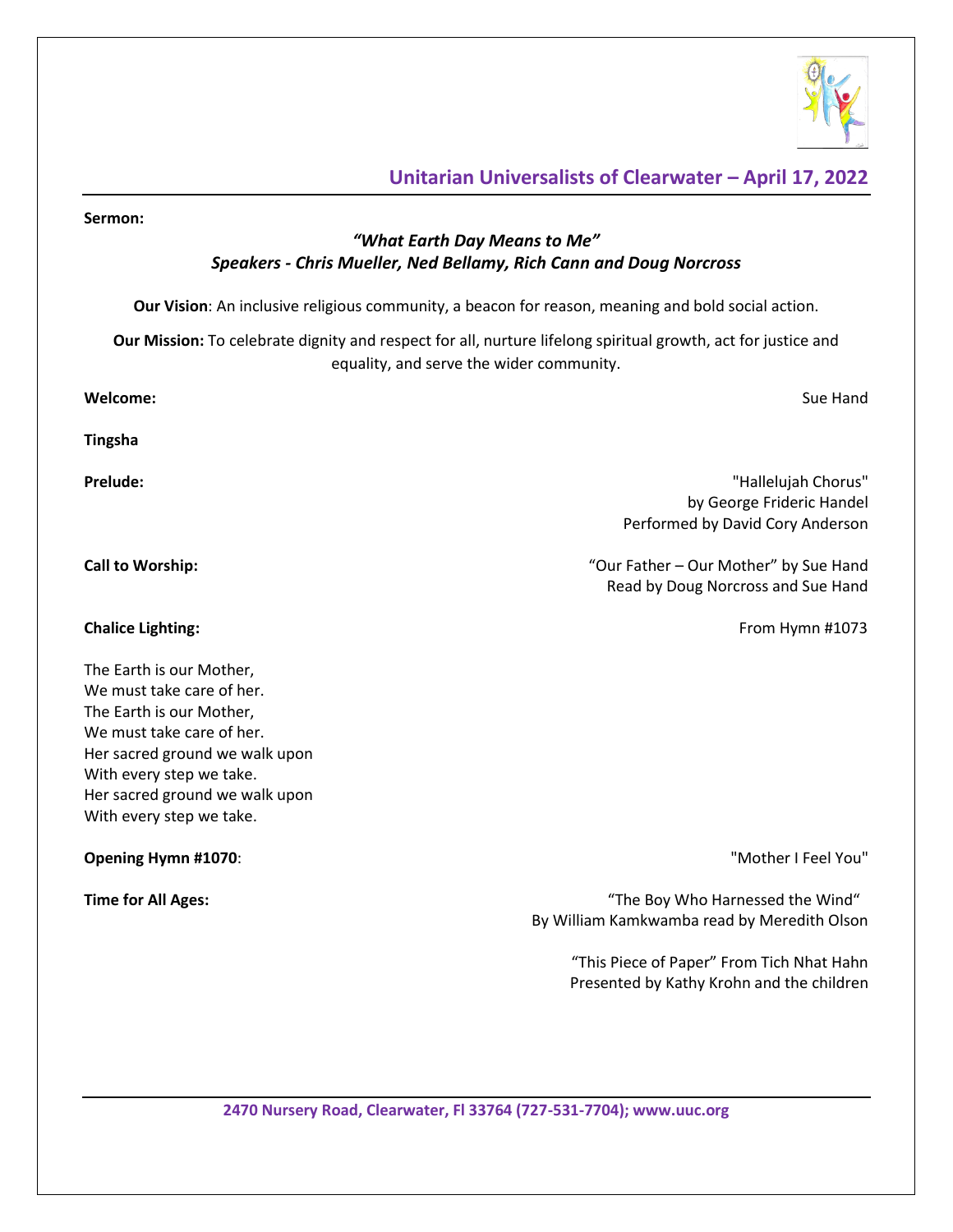

## **Unitarian Universalists of Clearwater – April 17, 2022**

**Joys and Sorrows, followed by a short meditation:** Mike Manning Mike Manning

**Offering Message**:

**Musical Response**: "Clair de Lune" By Claude Debussy Performed by David Cory Anderson

> "The Evidence of Miracles" By Sue Hand

**For online giving:** <https://uuc.breezechms.com/give/online>

**For text giving:** (727) 500-2410

**Interlude: "**What a Wonderful World" By Bob Thiele and George David Weiss Performed by David Cory Anderson

**Sermon:** 

*"What Earth Day Means to Me" Chris Mueller, Ned Bellamy, Rich Cann and Doug Norcross*

**Closing Hymn #1064:** "Blue Boat Home"

**Extinguishing the Chalice:**

*"Go in peace, go making peace, live gently, love mightily and bow to the mystery"*

# **Our Grateful Thanks:**

**Worship Associate**: Sue Hand; **Service Technical Support**: Jeremy Dillow, Rich Cann, David Feick **Zoom Host:** Margie Manning; **Music:** David Cory Anderson, Piano **Staff**: Rev. Roberta, Transitional Minister; Anne Gilbert, Office Administrator; Meredith Olson, Transitional Director of Lifelong Learning; Gary Strauss, Security Guard; Susan Strauss, Custodian **Pastoral Associates**: Bill Foley, Pan Godchaux, Bruce Gotts, Kathy Krohn, Lauren Logan*; Special thanks today to the members of the Hand 'N Hand Covenant group: Ned Bellamy, Rich Cann, Helen Devere, Sue Hand, Kathy Krohn, Mike Manning, Chris Mueller, Doug Norcross and Ann Scott*

**2470 Nursery Road, Clearwater, Fl 33764 (727-531-7704); www.uuc.org**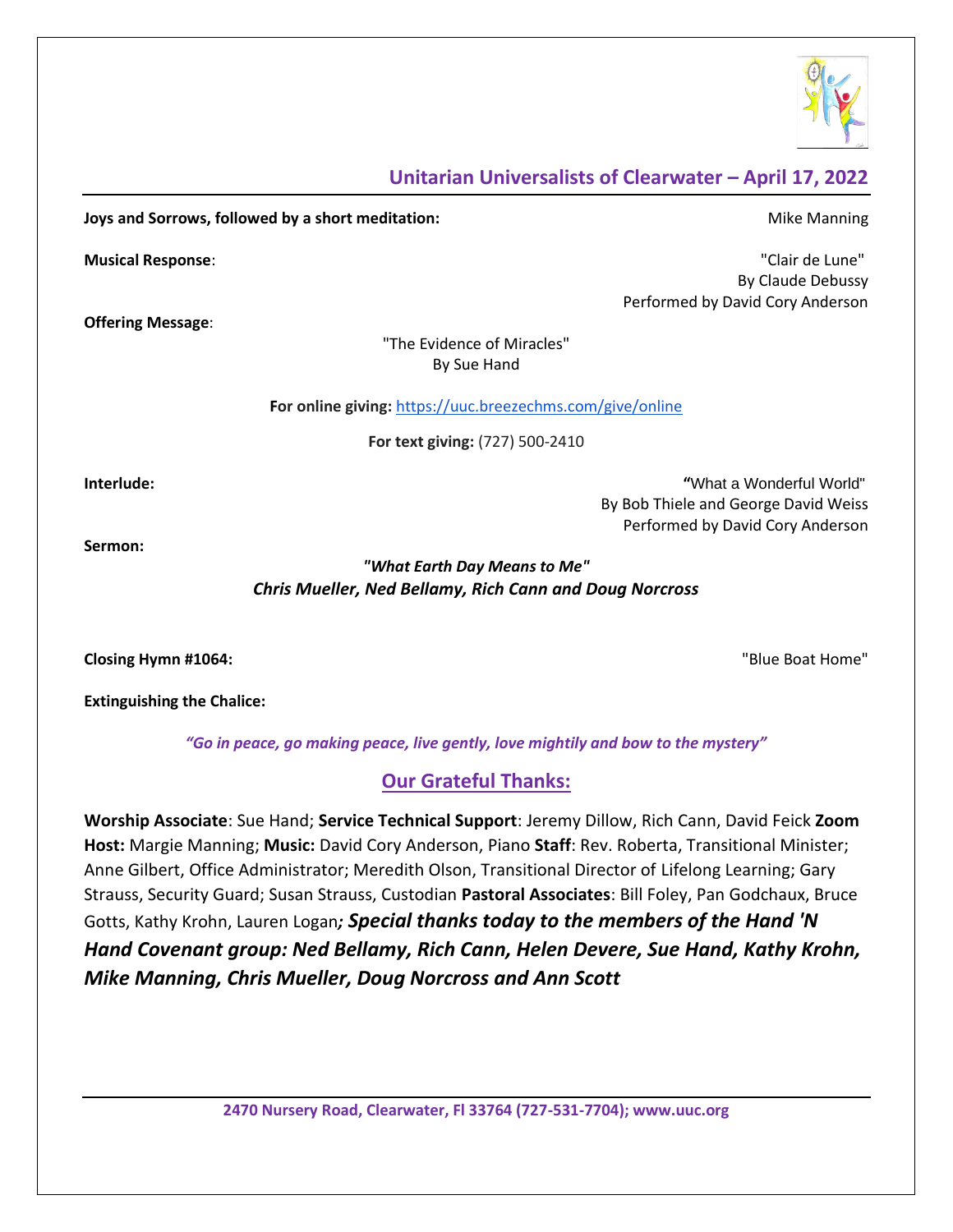

# **Unitarian Universalists of Clearwater – April 17, 2022**

#### **Flowers for Sunday Services**

If you would like to supply the flowers for an upcoming Sunday service in honor of a special event or person in your life, please email Ana "Soledad" Vaquer at **[soledad.loba1@gmail.com](mailto:soledad.loba1@gmail.com)**. She will help you coordinate your contribution.

**2470 Nursery Road, Clearwater, Fl 33764 (727-531-7704); www.uuc.org**